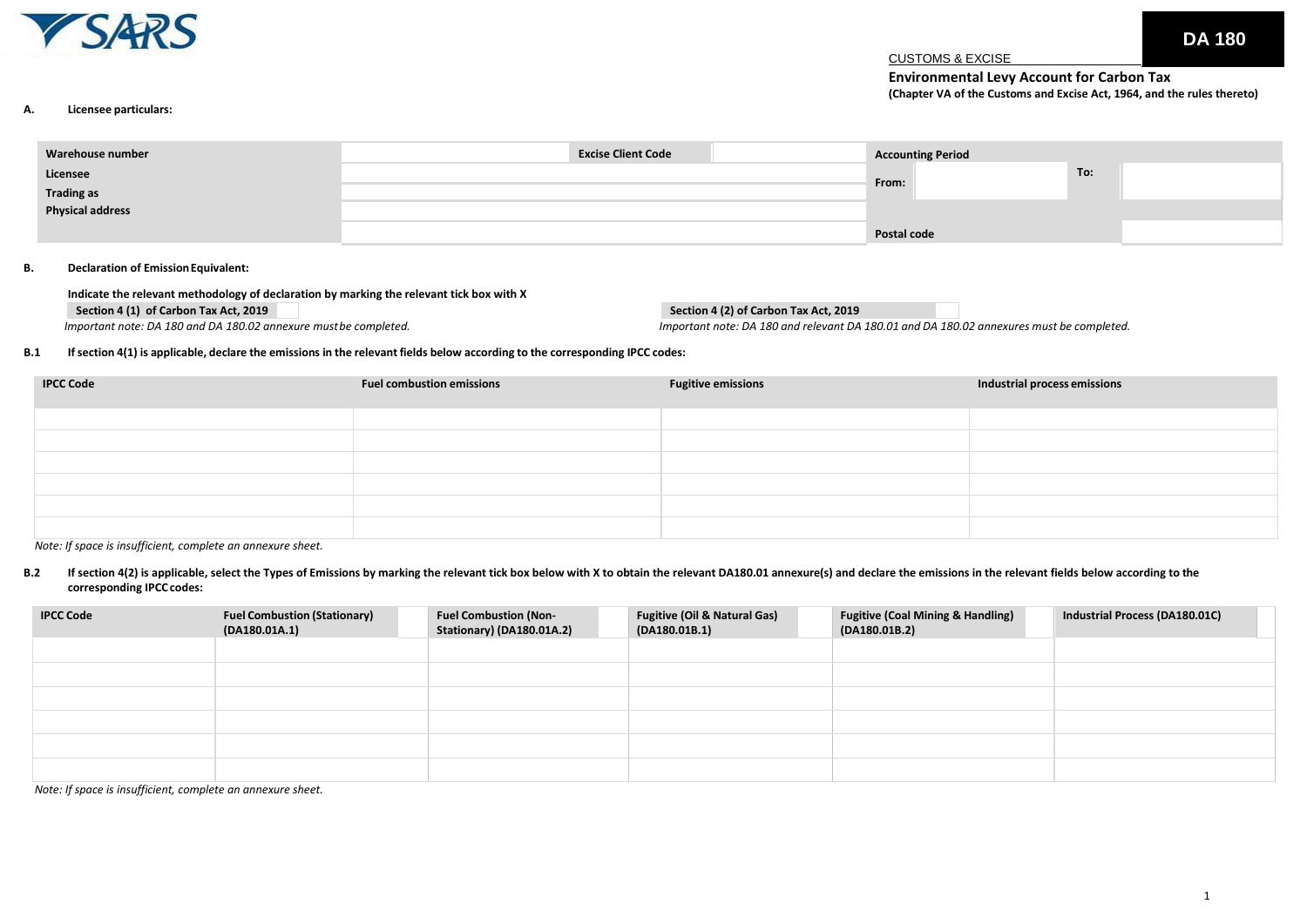#### **B.3 Calculation of Net EmissionEquivalent:**

**{[(E – S) x (1 – C)] – [D x (1 – M)]} + {P x (1 – J)} + {F x (1 – K)} = Net Emission Equivalent (X)**

| <b>IPCC</b><br>Code | <b>Total fuel</b><br>combustion<br>emissions | Sequestrated<br>emissions | Sum of<br>allowances under<br>sections 7, 10, 11,<br>12, and 13 | D<br><b>Petrol and diesel</b><br>emissions | M<br>Sum of<br>allowances under<br>sections 7, 12<br>and $13$ | P<br><b>Total industrial</b><br>process emissions | Sum of<br>allowances under<br>sections 7, 8, 10,<br>11, 12 and 13 | F<br><b>Total fugitive</b><br>emissions | K<br>Sum of<br>allowances under<br>sections 7, 9, 10,<br>11, 12 and 13 | X<br><b>Net Emission</b><br>Equivalent |
|---------------------|----------------------------------------------|---------------------------|-----------------------------------------------------------------|--------------------------------------------|---------------------------------------------------------------|---------------------------------------------------|-------------------------------------------------------------------|-----------------------------------------|------------------------------------------------------------------------|----------------------------------------|
|                     |                                              |                           |                                                                 |                                            |                                                               |                                                   |                                                                   |                                         |                                                                        |                                        |
|                     |                                              |                           |                                                                 |                                            |                                                               |                                                   |                                                                   |                                         |                                                                        |                                        |
|                     |                                              |                           |                                                                 |                                            |                                                               |                                                   |                                                                   |                                         |                                                                        |                                        |
|                     |                                              |                           |                                                                 |                                            |                                                               |                                                   |                                                                   |                                         |                                                                        |                                        |
|                     |                                              |                           |                                                                 |                                            |                                                               |                                                   |                                                                   |                                         |                                                                        |                                        |
|                     |                                              |                           |                                                                 |                                            |                                                               |                                                   |                                                                   |                                         |                                                                        |                                        |
|                     |                                              |                           |                                                                 |                                            |                                                               |                                                   |                                                                   |                                         | <b>Total</b>                                                           |                                        |

*Note: If space is insufficient, complete an annexure sheet.*

#### **C. Determination of Environmental Levypayable:**

### **C.1 Calculation of Gross LevyPayable:**

|                                        | <b>Gross Levy Payable</b> |
|----------------------------------------|---------------------------|
| <b>Total Net Emission Equivalent</b>   |                           |
| Multiply by Rate of Environmental Levy |                           |
| <b>Gross Levy Payable</b>              |                           |

#### **C.2 Calculation of Net Levy Payable:**

| Adjustment in respect of the generation of electricity from fossil fuels, where applicable: $A - B - C = X$         |                                 |                                                     |                                              |  |  |
|---------------------------------------------------------------------------------------------------------------------|---------------------------------|-----------------------------------------------------|----------------------------------------------|--|--|
| <b>Gross Levy Payable</b>                                                                                           | <b>Renewable Energy Premium</b> | Total of DA176 amount over tax period per company   | Net Levy Payable (May not be less than zero) |  |  |
|                                                                                                                     |                                 |                                                     |                                              |  |  |
| Adjustment in respect of the production of petrol by a petroleum refinery, where applicable: $A - (B \times P) = X$ |                                 |                                                     |                                              |  |  |
|                                                                                                                     |                                 |                                                     |                                              |  |  |
| <b>Gross Levy Payable</b>                                                                                           | Amount of 0.56 cents per litre  | Total volume of petrol produced expressed in litres | Net Levy Payable (May not be less than zero) |  |  |
|                                                                                                                     |                                 |                                                     |                                              |  |  |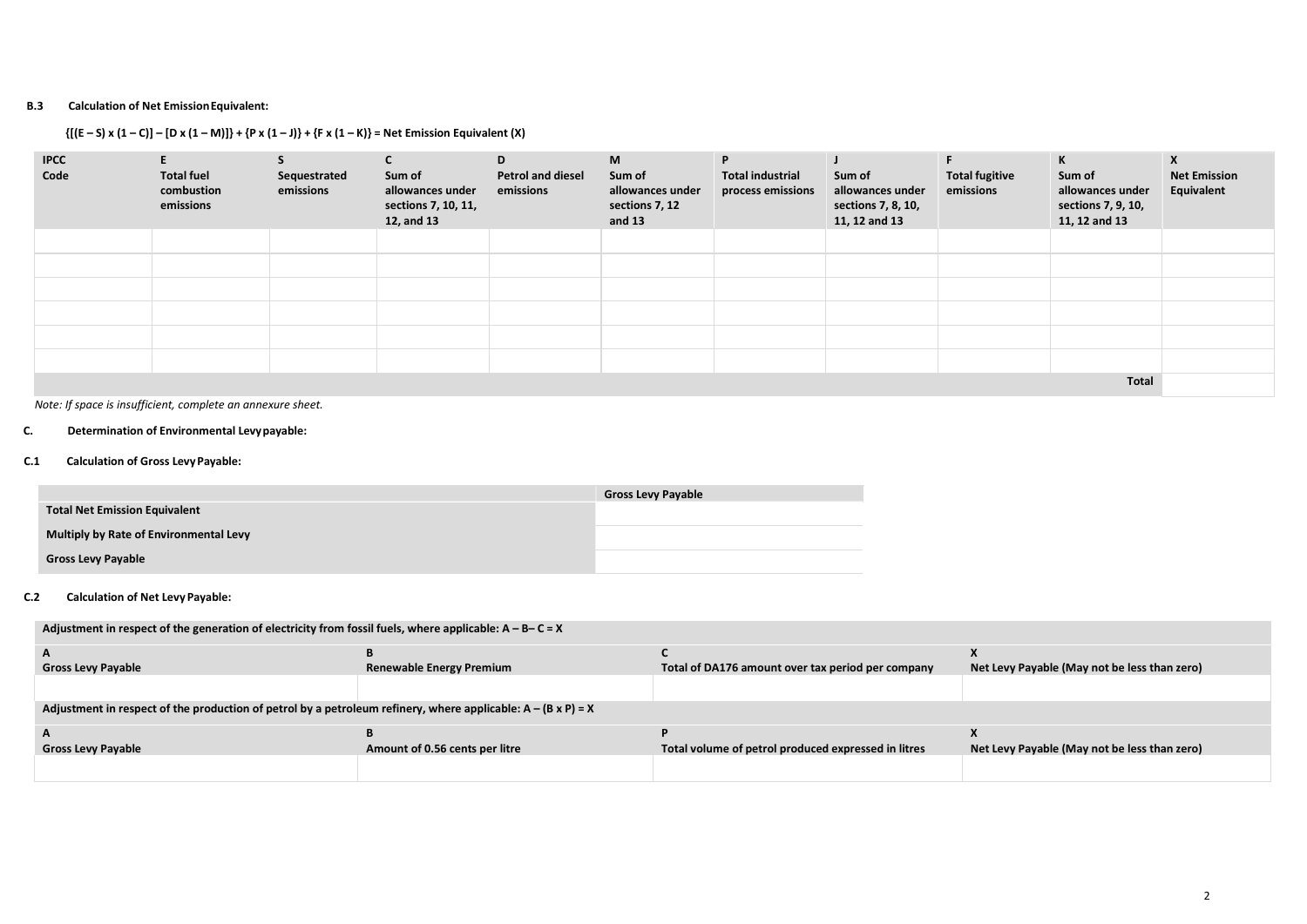### **C.3 Calculation of Total AmountPayable:**

|                                   | <b>Total Amount Payable</b> | <b>Declaration</b>                                                                                                                |                                                          |
|-----------------------------------|-----------------------------|-----------------------------------------------------------------------------------------------------------------------------------|----------------------------------------------------------|
| Net Levy Payable                  |                             | I hereby declare that all the information                                                                                         | 3000000000000000000000000                                |
| Less Overpaid on previous period  |                             | supplied in this account is true and correct and<br>complies with the provisions of the customs<br>and excise act, no 91 of 1964. | 30000000000000000000000000                               |
| Plus Underpaid on previous period |                             |                                                                                                                                   | Please ensure you sign over<br>the 2 lines of "X"s above |
| <b>Total Amount Payable</b>       |                             |                                                                                                                                   |                                                          |
|                                   |                             | Date<br>CCYYMMDD<br>For enquiries go to www.sars.gov.za or<br>call 0800 SARS (7277)                                               |                                                          |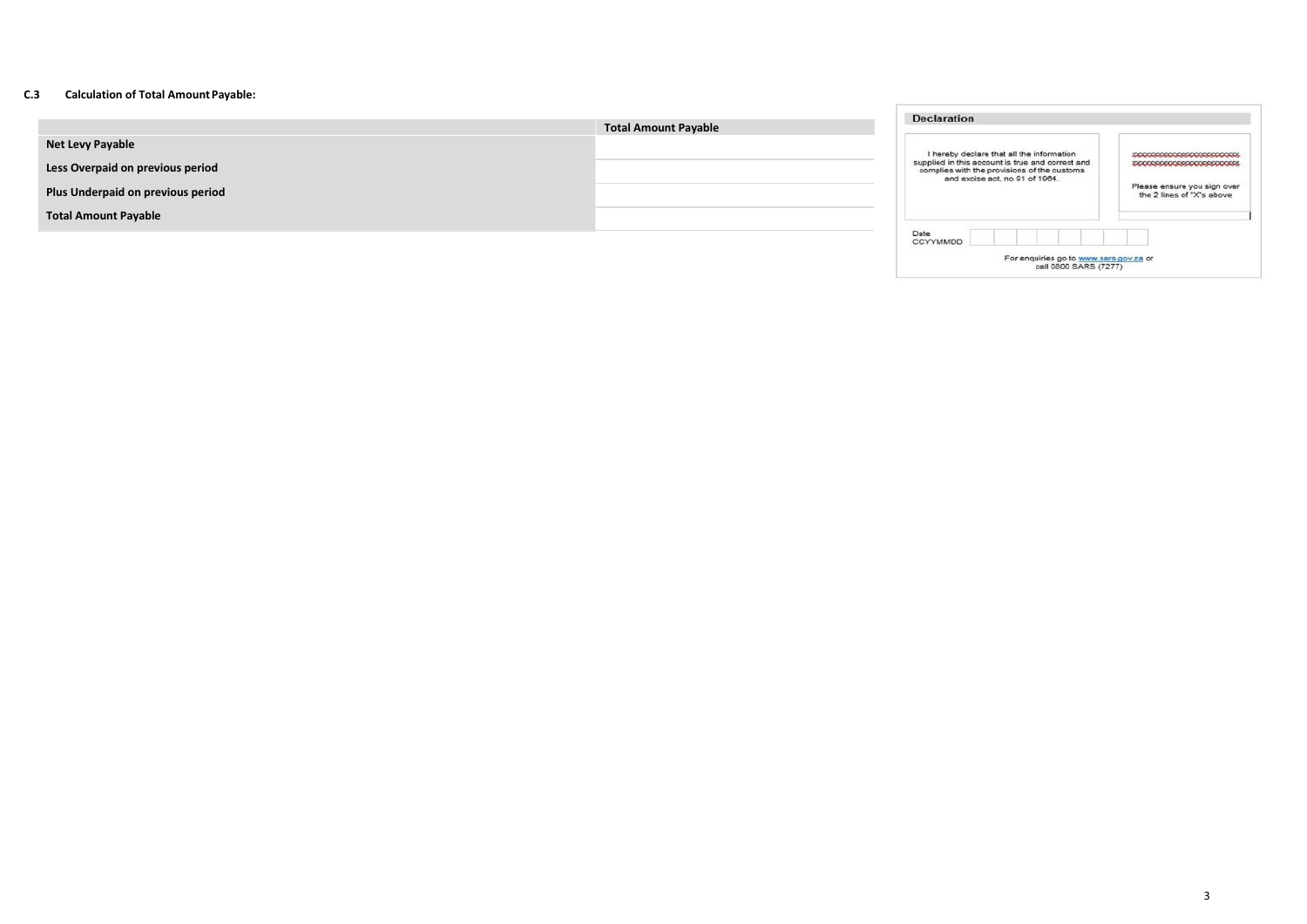### **NOTES**

### **COMPLETION NOTES FOR THE DA 180 ENVIRONMENTAL LEVY ACCOUNT FOR CARBON TAX, DA 180.01A.1 FUEL COMBUSTION (STATIONARY), DA 180.01A.2 FUEL COMBUSTIONS (NON-STATIONARY), DA 180.01B.1 FUGITIVE (OIL AND NATURAL GAS), DA 180.01B.2 FUGITIVE (COAL MINING AND HANDLING), DA 180.01C INDUSTRIAL PROCESS AND DA 180.02 CARBON TAX ALLOWANCES.**

#### **Particulars to be specified: These notes must be read in conjunction with the DA 180 - "Completion Manual" (available on the SARS website)**

The account information must be submitted via SARS eFiling on the EXD 01 return. The completed and signed DA 180 account hard copy and its supporting documents must be kept for record purposes [Refer to rule 119A.R101A(10)(d) (a - g)]

The Gross Levy Payable, Net Levy Payable, Underpaid / Overpaid and Total Amount Payable respectively, must all be indicated in Rand (R) and Cent (C).

### **EXPLANATION OF THE FIELDS ON THE DA 180 – CARBON TAX ACCOUNT**

### **Section A. Licensee particulars**

- Warehouse number: The relevant warehouse number allocated to the licensed warehouse for Excise.<br>
Figure Client Code: The Excise code issued to the licensee for Excise
- Excise Client Code: The Excise code issued to the licensee forExcise.
- Licensee: The official business name of the licensee as registered with the Registrar ofCompanies.
- Trading as: The official company name of the licensee as registered with the Registrar of Companies.
- Physical Address: The street address of the licensed warehouse.
- Postal Code: The postal area code of the licensed warehouse.
- Accounting Period: The 12-month period in which the carbon emissions occurred at the licensed warehouse premises. The 12 month period starts on 1 January and ends on 31 December of eachyear.

#### **Section B. Declaration of Emission Equivalent**

- Indicate the relevant methodology of declaration by marking the relevant tick box for 'Section 4(1) of Carbon Tax Act, 2019' and/or 'Section 4(2) of Carbon Tax Act, 2019' with an X.
- *Note: Section 4(1) of the Carbon Tax Act, 2019, relates to an emissions determination methodology approved by the Department of Environmental Affairs (DEA) for Tier 3 reporting in terms of the National Greenhouse Gas Emission Reporting Regulations under the National Environmental Management: Air Quality Act, 2004. If the 'Section 4(1)' methodology is used for the declaration, then the DA 180 and DA 180.02 annexure must be completed.*

*Section 4(2) of the Carbon Tax Act, 2019, relates to an emissions determination methodology for Tier 1 or Tier 2 reporting in terms of the National Greenhouse Gas Emission Reporting Regulations under the National Environmental Management: Air Quality Act, 2004. If the 'Section 4(2)' methodology is used for the declaration, then the DA 180 and relevant DA 180.01 and DA 180.02 annexures must be completed.*

- $\triangleright$  B.1 If Section 4(1) is applicable: If section 4(1) is ticked, insert the DEA declared figures in the relevant fields for Fuel Combustion emissions, Fugitive emissions and/or Industrial process emissions according to the corresponding IPCC codes.
- B.2 If Section 4(2) is applicable: If section 4(2) is ticked, indicate the Types of Emissions by marking the appropriate tick box(es) with an X to obtain the relevant DA 180.01 annexure(s) and declare the emissions in the relevant fields for Fuel Combustion (Stationary), Fuel Combustion (Non-Stationary), Fugitive (Oil & Natural Gas), Fugitive (Coal Mining & Handling), and/or Industrial Process according to the corresponding IPCC codes.
- B.3 Calculation of Net Emission Equivalent:

 ${([E - S) \times (1 - C) - [D \times (1 - M)] + (P \times (1 - J)) + (F \times (1 - K)) = Net Emission Equivalent (X))}$ 

- "X" represents the amount to be determined that must not be less thanzero;
- **''E''** represents the number in respect of the fuel combustion related greenhouse gas emissions of the taxpayer in respect of that tax period expressed as a carbon dioxide equivalent determined in terms of section 4(2)(a);
- **''S''** represents the number in respect of greenhouse gas emissions, expressed in terms of carbon dioxide equivalent that were sequestrated in respect of that tax period as verified and certified by the Department of Environmental Affairs;
- **''C''** represents a number equal to the sum of the percentages of allowances determined under sections 7, 10, 11, 12, and 13 in respect of that tax period subject to section 14;
- **''D''** represents the number in respect of the petrol and diesel related greenhouse gas emissions of that taxpayer in respect of that tax period expressed as a carbon dioxide equivalent, determined in terms of section 4(2)(a);
- **''M''** represents a number equal to the sum of the percentages of the allowances determined under sections 7, 12 and 13 in respect of that tax period, subject to section 14;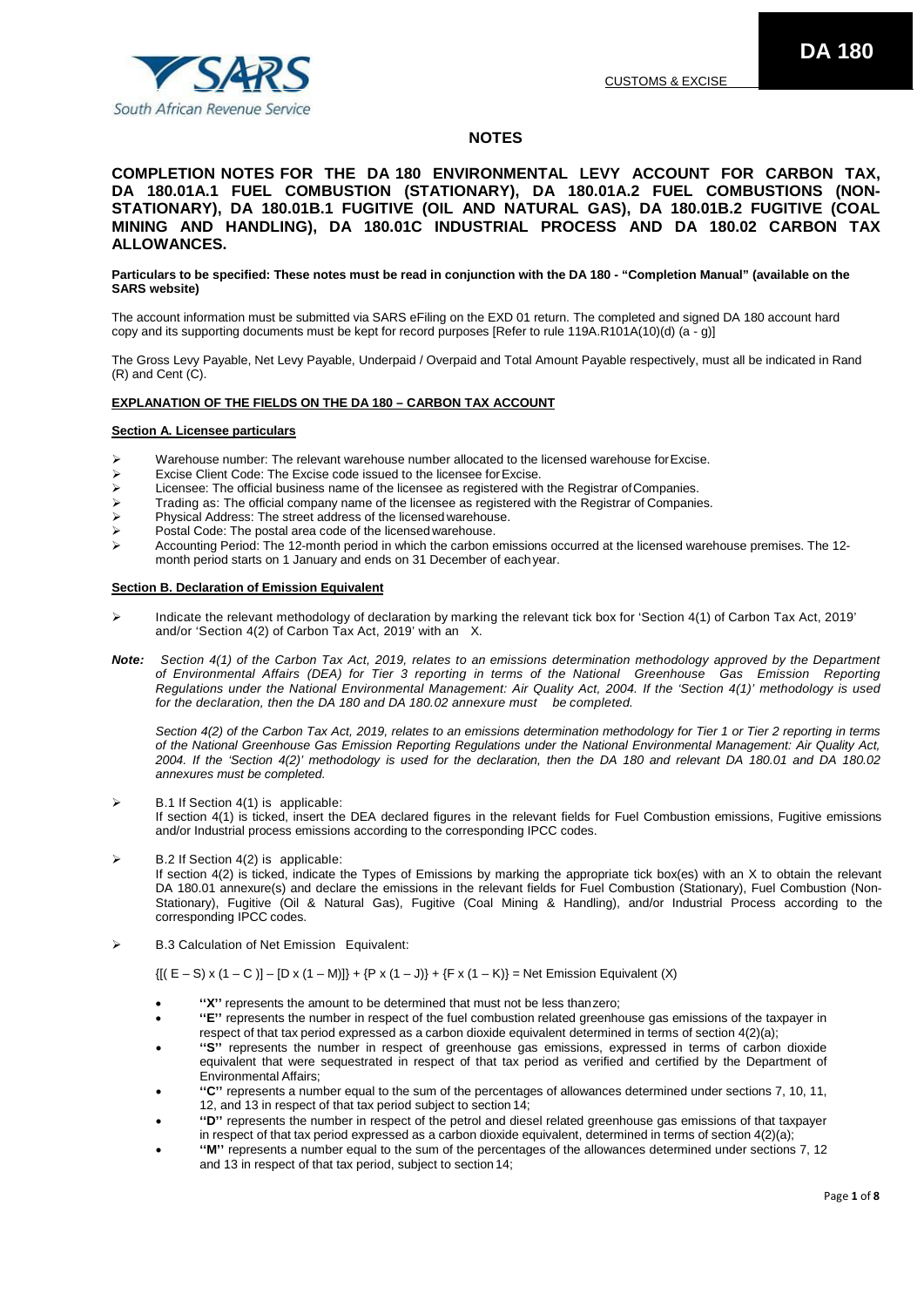

• **''P''** represents the number in respect of the industrial process related greenhouse gas emissions of the taxpayer in respect of that tax period expressed as a carbon dioxide equivalent determined in terms of section 4(2)(c);

- **''J''** represents a number equal to the sum of the percentages of the allowances determined under sections 7, 8, 10, 11, 12 and 13 in respect of that tax period, subject to section14;
- **''F''** represents the number in respect of the fugitive greenhouse gas emissions of the taxpayer in respect of that tax period expressed as a carbon dioxide equivalent determined in terms of section 4(2)(b);and
- **''K''** represents the sum of the percentages of the allowances determined in terms of sections 7, 9, 10, 11, 12 and 13 in respect of that tax period, subject to section 14;

(Provided that where the number in respect of the determination of the expression **''(E-S)''** in the formula is less than zero, that number must be deemed to be zero.)

*Note: For the purposes of this section ''sequestrate'' means the process of storing a greenhouse gas or increasing the carbon content of a carbon reservoir other than the atmosphere.*

### **Section C. Determination of Environmental Levy payable**

C.1 Calculation of Gross Levy Payable:

Total Net Emission Equivalent multiplied by the rate of environmental levy to determine the Gross Levy Payable.

C.2 Calculation of Net Levy Payable:

The Net Levy Payable is calculated by the adjustment of the Gross Levy Payable, where applicable, in respect of either the generation of electricity from fossil fuels or the production of petrol by a petroleum refinery during the tax period.

In the case of the generation of electricity from fossil fuels, please use the formula:

 $X = A - B - C$  in which –

- **''X''** represents the amount to be determined that must not be less than zero;
- **''A''** represents the amount of the Gross Levy Payable in respect of a tax period;
- **''B''** represents the renewable energy premium in respect of a tax period, from the commencement of the tax period until 31 December 2022, constituted by an amount expressed in Rand determined by the Minister by Notice in the *Gazette*;
- **''C''** represents the total amount of the environmental levy in respect of electricity generated in the Republic contemplated in Section B of Part 3 of Schedule 1 to the Customs and Excise Act, 1964 (Act No. 91 of 1964), and paid by the company during the tax period, until 31 December 2022.

In the case of the production of petrol by a petroleum refinery, please use the formula:

 $X = A - (B \times P)$  in which –

- "X" represents the amount to be determined that must not be less than zero;
- **''A''** represents the amount of the Gross Levy Payable in respect of a tax period;
- **''B''** represents an amount of 0.56 cents per litre; and
- **''P''** represents the total volume of petrol produced expressed in litres.
- C.3 Calculation of Total Amount Payable:

Net Levy Payable: Gross Levy Payable adjusted, where applicable, in respect of either the generation of electricity from fossil fuels or the production of petrol by a petroleum refinery during the tax period.

Less Overpaid on previous period: If an amount was overpaid on a previous account the amount must be deducted from the Net Levy Payable.

Plus Underpaid on previous period: If an amount was underpaid on a previous account, the amount must be added to the Net Levy Payable.

- *Note: An under–payment and/or under-declaration must be corrected as soon as it is detected. You should not wait for the next account submission. This is necessary to limit the payable interest on the outstanding amount due. Ensure you contact the relevant SARS – Excise branch office for guidance and assistance herein. The same applies to an over-declaration or over-payment.*
- **Declaration Box:** The licensee or his duly appointed, by proxy, public officer must complete their personal particulars and signature with date of completion of the DA 180 account.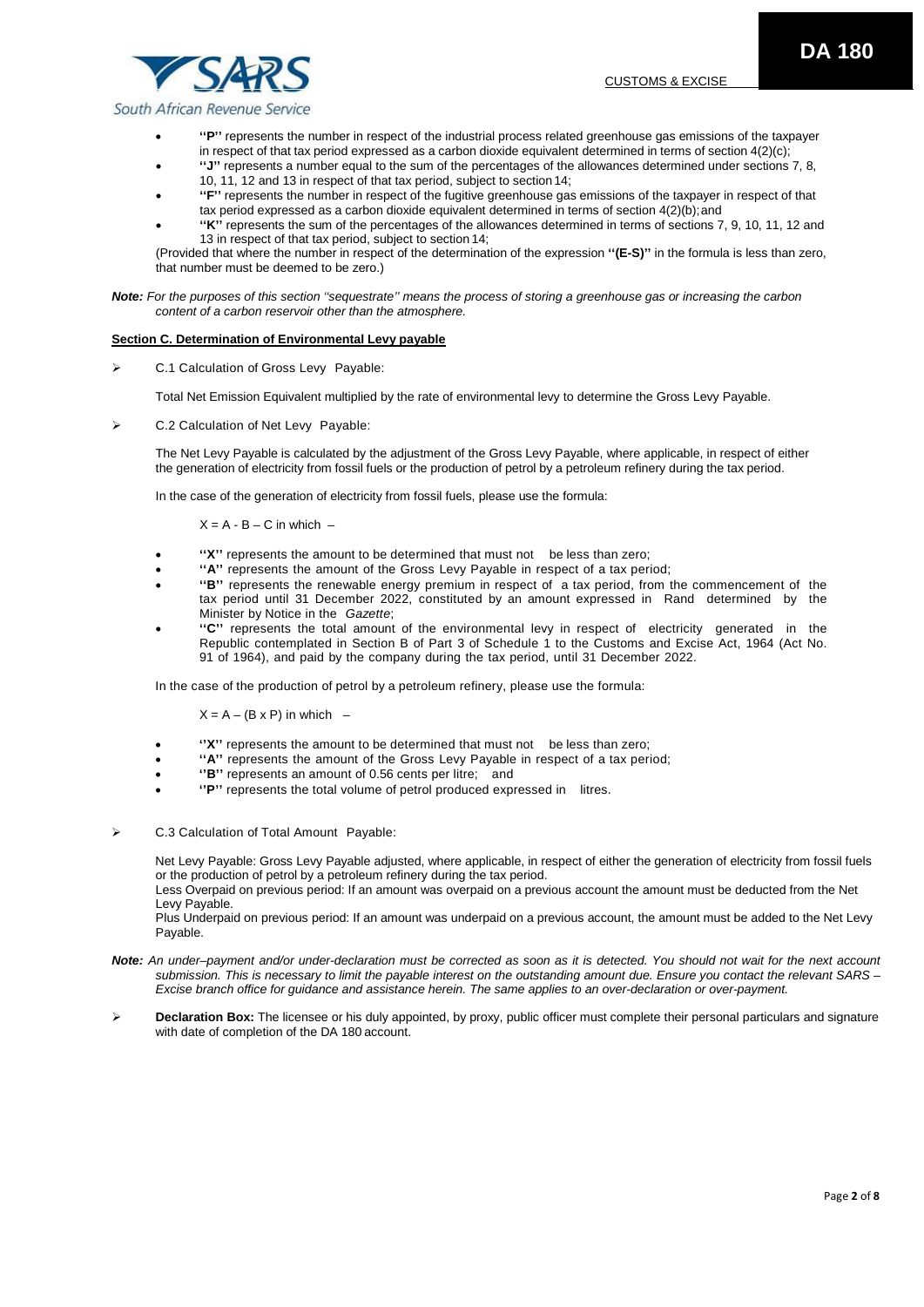

# **EXPLANATION OF THE FIELDS ON THE DA 180.01A.1 – FUEL COMBUSTION (STATIONARY)**

## **Section A. Licensee particulars**

- Excise number: The relevant warehouse number allocated to the licensed warehouse for Excise.<br>
Excise Client Code: The Excise code issued to the licensee for Excise.
- Excise Client Code: The Excise code issued to the licensee for Excise.<br>  $\triangleright$  Licensee: The official business name of the licensee as registered with
- Licensee: The official business name of the licensee as registered with the Registrar of Companies.<br>
Frading as: The official company name of the licensee as registered with the Registrar of Companie
- Trading as: The official company name of the licensee as registered with the Registrar of Companies.
- Physical Address: The street address of the licensed warehouse.
- $\triangleright$  Postal Code: The postal area code of the licensed warehouse.<br>
Accounting Period: The 12-month period in which the carbon e
- Accounting Period: The 12-month period in which the carbon emissions occurred at the licensed warehouse premises. The 12 month period starts on 1 January and ends on 31 December of eachyear.

# **Section B. Carbon dioxide equivalent declaration (section 4(2) of Carbon Tax Act, 2019, methodology)**

- ▶ B.1 Emissions factor The greenhouse gas emission factor, in carbon dioxide equivalent per tonne that must be determined in accordance with the formula:  $X = \{(C \times 1) + (M \times 23) + (N \times 296)\} \times D / Y = X$  in which formula:
	- **"X"** represents the number to be determined;
	- **"C"** represents the carbon dioxide emissions of a fuel type determined by matching the fuel type listed in the column "fuel type" in Table 1 of Schedule 1 with the number in the corresponding line of the column "CO<sub>2</sub> (KGCO<sub>2</sub>/TJ)" of that table:
	- **"M"** represents the methane emissions of a fuel type determined by matching the fuel type listed in the column "fuel type" in Table 1 of Schedule 1 with the number in the corresponding line of the column "CH4 (KGCH4/TJ)" of that table;
	- **"N"** represents the Nitrous Oxide emissions of a fuel type determined by matching the fuel type listed in the column "fuel type" in Table 1 of Schedule 1 with the number in the corresponding line of the column "N2O (KGN2O/TJ)" of that table; and
	- **"Y"** represents the number 1000.
	- **"D"** represents the default net calorific value (Terra Joule per tonne) of a fuel type determined by matching the fuel type listed in the column listed in the column "fuel type" in Table 1 of Schedule 1 with the number in the corresponding line of the column "DEFAULT NET CALORIFIC VALUE (TJ/TONNE)" of that table.
- Use the prescribed Schedule for Carbon Tax Fuel Combustion Emission factors Stationary to calculate the Emission factor in Carbon Dioxide equivalent per tonne.
- B.2 Emissions equivalent A number constituted by the sum of the respective numbers determined for each type of fuel in respect of which a greenhouse gas is emitted in respect of that tax period which respective numbers must be determined in accordance with the formula:  $E = (A \times B)$  in which formula:
	- **"E"** represents the number to be determined;
	- **"A"** represents the mass of any one type of the fuel expressed in tonne that is the source of the greenhouse gas emission, other than any fuel utilised for the purpose of international aviation and maritime transport; and
	- **"B"** represents the greenhouse gas emission factor in carbon dioxide equivalent per tonne that must be determined in accordance with the formula.
- Use the Total of A (mass in tonne) multiplied by total of B (Emission factor) to calculate the Emission Equivalent.
- *Note: For the conversion of volume to mass, use the appropriate density conversion factor provided in DEA's Technical Guidelines for Monitoring, Reporting and Verification of Greenhouse Gas Emissions by Industry available at <https://www.environment.gov.za/legislation/guidelines>*
- $\triangleright$  B.3 Completion of the table of emissions equivalent utilising the prescribed Schedule 1 of the Carbon Tax Act, 2019.

# **Section C**

 $\triangleright$  The Emissions Equivalent figures as reflected in this DA180.01A.1 represented by E as above must be carried forward to the DA 180 (front-page) section B.2 to be inserted in the Fuel Combustion (Stationary) fields according to the corresponding IPCC codes.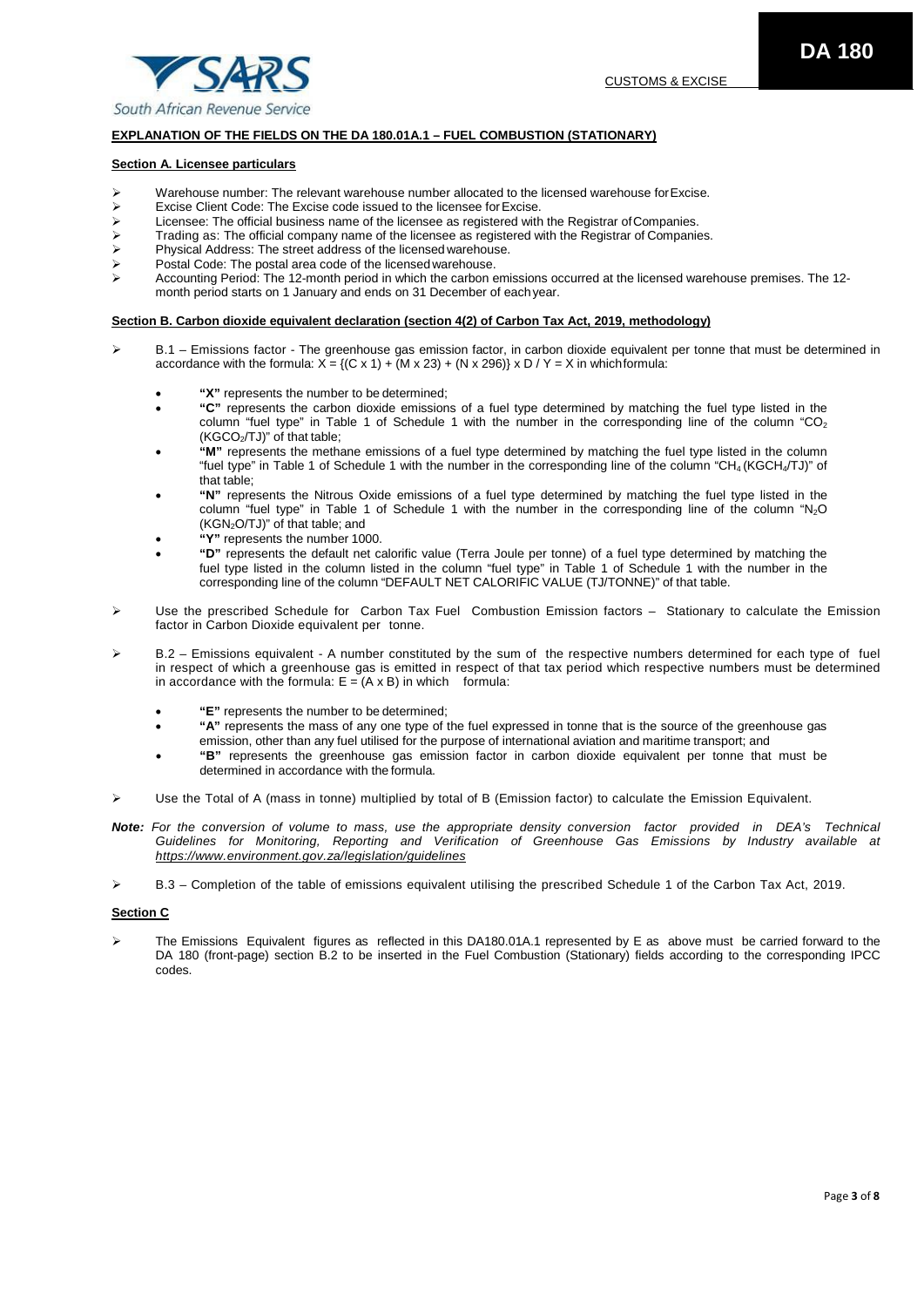

# **EXPLANATION OF THE FIELDS ON THE DA 180.01A.2 – FUEL COMBUSTION (NON-STATIONARY)**

## **Section A. Licensee particulars**

- Excise number: The relevant warehouse number allocated to the licensed warehouse for Excise.<br>
Excise Client Code: The Excise code issued to the licensee for Excise.
- Excise Client Code: The Excise code issued to the licensee for Excise.<br>  $\triangleright$  Licensee: The official business name of the licensee as registered with
- Licensee: The official business name of the licensee as registered with the Registrar of Companies.<br>
In Trading as: The official company name of the licensee as registered with the Registrar of Companies
- Trading as: The official company name of the licensee as registered with the Registrar of Companies.
- Physical Address: The street address of the licensed warehouse.
- $\triangleright$  Postal Code: The postal area code of the licensed warehouse.<br>
Accounting Period: The 12-month period in which the carbon e
- Accounting Period: The 12-month period in which the carbon emissions occurred at the licensed warehouse premises. The 12 month period starts on 1 January and ends on 31 December of eachyear.

## **Section B. Carbon dioxide equivalent declaration (section 4(2) of Carbon Tax Act, 2019, methodology**

- B.1 Emissions factor The greenhouse gas emission factor, in carbon dioxide equivalent per tonne that must be determined in accordance with the formula:  $\bar{X} = \{(C \times 1) + (M \times 23) + (N \times 296)\} \times D / Y = X$  in which formula:
	- **"X"** represents the number to be determined;
	- **"C"** represents the carbon dioxide emissions of a fuel type determined by matching the fuel type listed in the column "fuel type" in Table 1 of Schedule 1 with number in the corresponding line of the column "CO<sub>2</sub> (KGCO2/TJ)" of that table;
	- **"M"** represents the methane emissions of a fuel type determined by matching the fuel type list in the column "fuel type" in Table 1 of Schedule 1 with the number in the corresponding line of the column "CH4 (KGCH4/TJ)" of that table;
	- **"N"** represents the Nitrous Oxide emissions of a fuel type determined by matching the fuel type list in the column "fuel type" in Table 1 of Schedule 1 with the number in the corresponding line of the column "N<sub>2</sub>O (KG N<sub>2</sub>O/TJ)" of that table;
	- **"Y"** represents the number 1000.
	- **"D"** represents the default net calorific value (Terra Joule per tonne) of a fuel type determined by matching the fuel type listed in the column "fuel type" in Table 1 of Schedule 1 with the number in the corresponding line of the column "DEFAULT NET CALORIFIC VALUE (TERRA JOULE PER TONNE)" of thattable.
- Use the prescribed Schedule for Carbon Tax Fuel Combustion Emission factors Non-Stationary to calculate the Emission factor in Carbon Dioxide equivalent per tonne.
- B.2 Emissions equivalent A number constituted by the sum of the respective numbers determined for each type of fuel in respect of which a greenhouse gas is emitted in respect of that tax period which respective numbers must be determined in accordance with the formula:  $E = (A \times B)$  in which formula:
	- **"E"** represents the number to be determined;
	- **"A"** represents the mass of any one type of the fuel expressed in tonne that is the source of the greenhouse gas emission, other than any fuel utilised for the purpose of international aviation and maritime transport; and
	- **"B"** represents the greenhouse gas emission factor in carbon dioxide equivalent per tonne that must be determined in accordance with the formula.
- Use the Total of A (mass in tonne) multiplied by total of B (Emission factor) to calculate the Emission Equivalent.
- *Note: For the conversion of volume to mass, use the appropriate density conversion factor provided in DEA's Technical Guidelines for Monitoring, Reporting and Verification of Greenhouse Gas Emissions by Industry available at <https://www.environment.gov.za/legislation/guidelines>*
- B.3 Completion of the table of emissions equivalent utilising the prescribed Schedule 1 of the Carbon Tax Act, 2019.

## **Section C.**

 The Emissions Equivalent figures as reflected in this DA 180.01A.2 represented by E as above must be carried forward to the DA 180 (front-page) section B.2 to be inserted in the Fuel Combustion (Non-Stationary) fields according to the corresponding IPCC codes.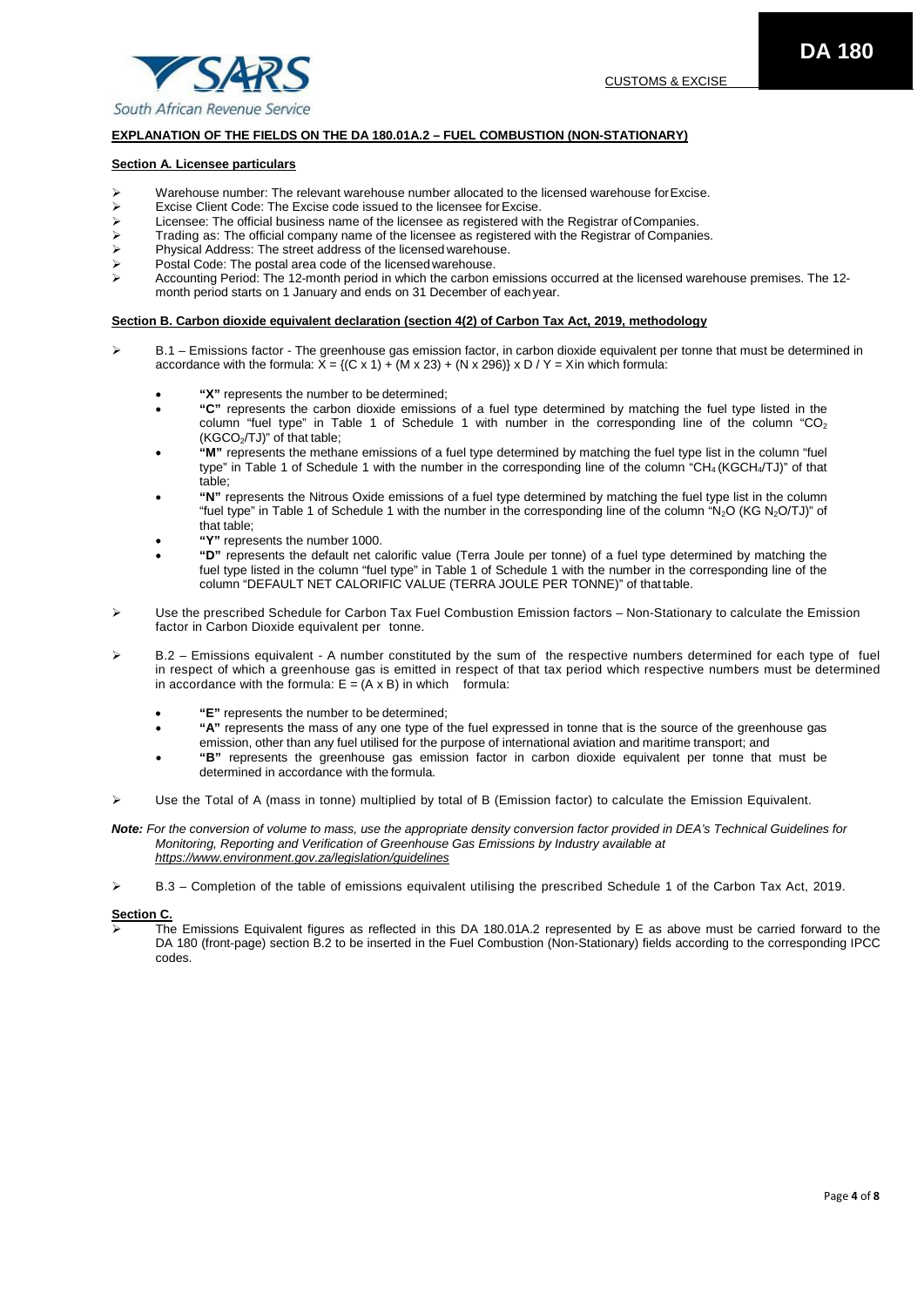

# **EXPLANATION OF THE FIELDS ON THE DA 180.01B.1 – FUGITIVE (OIL AND NATURAL GAS)**

## **Section A. Licensee particulars**

- Excise number: The relevant warehouse number allocated to the licensed warehouse for Excise.<br>
Excise Client Code: The Excise code issued to the licensee for Excise.
- Excise Client Code: The Excise code issued to the licensee for Excise.<br>  $\triangleright$  Licensee: The official business name of the licensee as registered with
- Licensee: The official business name of the licensee as registered with the Registrar of Companies.<br>
I Trading as: The official company name of the licensee as registered with the Registrar of Companie
- Trading as: The official company name of the licensee as registered with the Registrar of Companies.
- Physical Address: The street address of the licensed warehouse.
- Postal Code: The postal area code of the licensed warehouse.
- Accounting Period: The 12-month period in which the carbon emissions occurred at the licensed warehouse premises. The 12 month period starts on 1 January and ends on 31 December of eachyear.

## **Section B. Carbon dioxide equivalent declaration (section 4(2) of Carbon Tax Act, 2019, methodology**

- ▶ B.1 Emissions factor The greenhouse gas emission factor, in carbon dioxide equivalent per tonne that must be determined in accordance with the formula:  $\{ (C \times 1) + (M \times 23) + (N \times 296) \} \times Y = X$  in which formula:
	- **"X"** represents the number to be determined;
	- **"C"** represents the carbon dioxide emissions of a fuel type determined by matching the fuel type listed in the column "fuel type" in Table 2 of Schedule 1 with the number in the corresponding line of the column "CO<sub>2</sub>" of that table;
	- **"M"** represents the methane emissions of a fuel type determined by matching the fuel type list in the column "fuel type" in Table 2 of Schedule 1 with the number in the corresponding line of the column "CH4" of that table;
	- **"N"** represents the Nitrous Oxide emissions of a fuel type determined by matching the fuel type list in the column "fuel type" in Table 1 of Schedule 1 with the number in the corresponding line of the column "N<sub>2</sub>O" of that table.
	- **"Y"** represents the number 1000.
- Use the prescribed Schedule for Carbon Tax Fugitive Emission Factors to calculate the Emission factor in Carbon Dioxide equivalent per tonne (X)
- B.2 Emissions equivalent: A number constituted by the sum of respective numbers determined for each type of commodity, fuel or technology in respect of which the greenhouse gas is emitted in respect of a tax period which respective numbers must be determined in accordance with the formula:  $F = (N \times Q)$  in which formula:
	- **"F"** represents the number to be determined;
	- **"N"** represents the mass expressed in tonne in the case of solid fuels or volume of each type of fuel expressed in cubic metres in the case of fuels other than solid fuels, in respect of the greenhouse gas emissions; and
	- **"Q"** represents the greenhouse gas emission factor in carbon dioxide equivalent per tonne or cubic metres that must be determined in accordance with the formula.
- $\triangleright$  Use the Total of N (mass in tonne) multiplied by total of X (Emission factor) to calculate the Emission Equivalent F.
- *Note: For the conversion of volume to mass, use the appropriate density conversion factor provided in DEA's Technical Guidelines for Monitoring, Reporting and Verification of Greenhouse Gas Emissions by Industry available at [https://www.environment.gov.za/legislation/guidelines.](https://www.environment.gov.za/legislation/guidelines)*
- B.3 Completion of the table of emissions equivalent utilising the prescribed Schedule 1 of the Carbon Tax Act, 2019.

### **Section C.**

 The Emissions Equivalent figures as reflected in this DA180.01B.1 represented by F as above must be carried forward to the DA 180 (front-page) section B.2 to be inserted in the Fugitive (Oil and Natural Gas) fields according to the corresponding IPCC codes.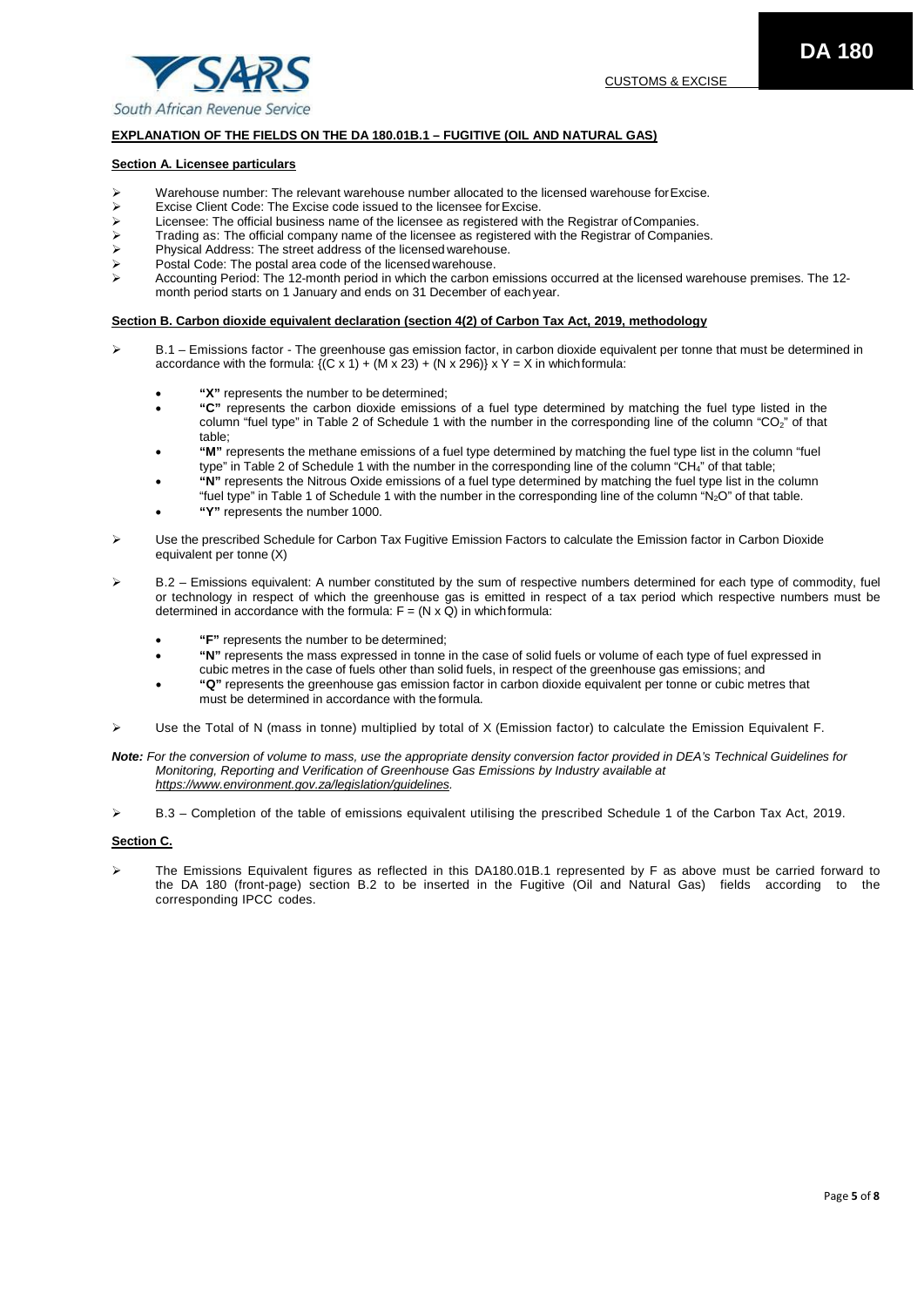

# **EXPLANATION OF THE FIELDS ON THE DA 180.01B.2 – FUGITIVE (COAL MINING AND HANDLING)**

## **Section A. Licensee particulars**

- $\triangleright$  Warehouse number: The relevant warehouse number allocated to the licensed warehouse for Excise.
- Excise Client Code: The Excise code issued to the licensee for Excise.<br>  $\triangleright$  Licensee: The official business name of the licensee as registered with
- Licensee: The official business name of the licensee as registered with the Registrar of Companies.<br>
I Trading as: The official company name of the licensee as registered with the Registrar of Companie
- Trading as: The official company name of the licensee as registered with the Registrar of Companies.
- Physical Address: The street address of the licensed warehouse.
- $\triangleright$  Postal Code: The postal area code of the licensed warehouse.<br>
Accounting Period: The 12-month period in which the carbon e
- Accounting Period: The 12-month period in which the carbon emissions occurred at the licensed warehouse premises. The 12 month period starts on 1 January and ends on 31 December of eachyear.

## **Section B. Carbon dioxide equivalent declaration (section 4(2) of Carbon Tax Act, 2019, methodology**

- B.1 Emissions factor The greenhouse gas emission factor, in carbon dioxide equivalent per tonne that must be determined in accordance with the formula: $\{(\mathbf{M} \times \mathbf{D} \times 23) \times \mathbf{Y} = \mathbf{X} \text{ in which formula: }$ 
	- **"X"** represents the number to be determined;
	- **"M"** represents the methane emissions of a fuel type determined by matching the fuel type list in the column "fuel type" in Table 2 of Schedule 1 with the number in the corresponding line of the column "CH<sub>4</sub>" of that table;
	- **"D"** represents the density factor for coal mining and handling methane emissions;and
	- **"Y"** represents the number 1000.
- Use the prescribed Schedule for Carbon Tax Fugitive Emission Factors to calculate the Emission factor in Carbon Dioxide equivalent per tonne (X)
- $\triangleright$  B.2 Emissions equivalent: A number constituted by the sum of respective numbers determined for each type of commodity, fuel or technology in respect of which the greenhouse gas is emitted in respect of a tax period which respective numbers must be determined in accordance with the formula:  $F = (N \times Q)$  in which formula:
	- **"F"** represents the number to be determined;
	- **"N"** represents the mass expressed in tonne in the case of solid fuels or volume of each type of fuel expressed in cubic metres in the case of fuels other than solid fuels, in respect of the greenhouse gas emissions; and
	- **"Q"** represents the greenhouse gas emission factor in carbon dioxide equivalent per tonne or cubic metres that must be determined in accordance with the formula.
- $\triangleright$  Use the Total of N (mass in tonne) multiplied by total of X (Emission factor) to calculate the Emissions Equivalent (F).
- *Note: For the conversion of volume to mass, use the appropriate density conversion factor provided in DEA's Technical Guidelines for Monitoring, Reporting and Verification of Greenhouse Gas Emissions by Industry available at [https://www.environment.gov.za/legislation/guidelines.](https://www.environment.gov.za/legislation/guidelines)*
- B.3 Completion of the table of emissions equivalent utilising the prescribed Schedule 1 of the Carbon Tax Act, 2019.

# **Section C.**

 $\triangleright$  The Emissions Equivalent figures as reflected in this DA180.01B.2 represented by F as above must be carried forward to the DA 180 (front-page) section B.2 to be inserted in the Fugitive (Coal Mining and Handling) fields according to the corresponding IPCC codes.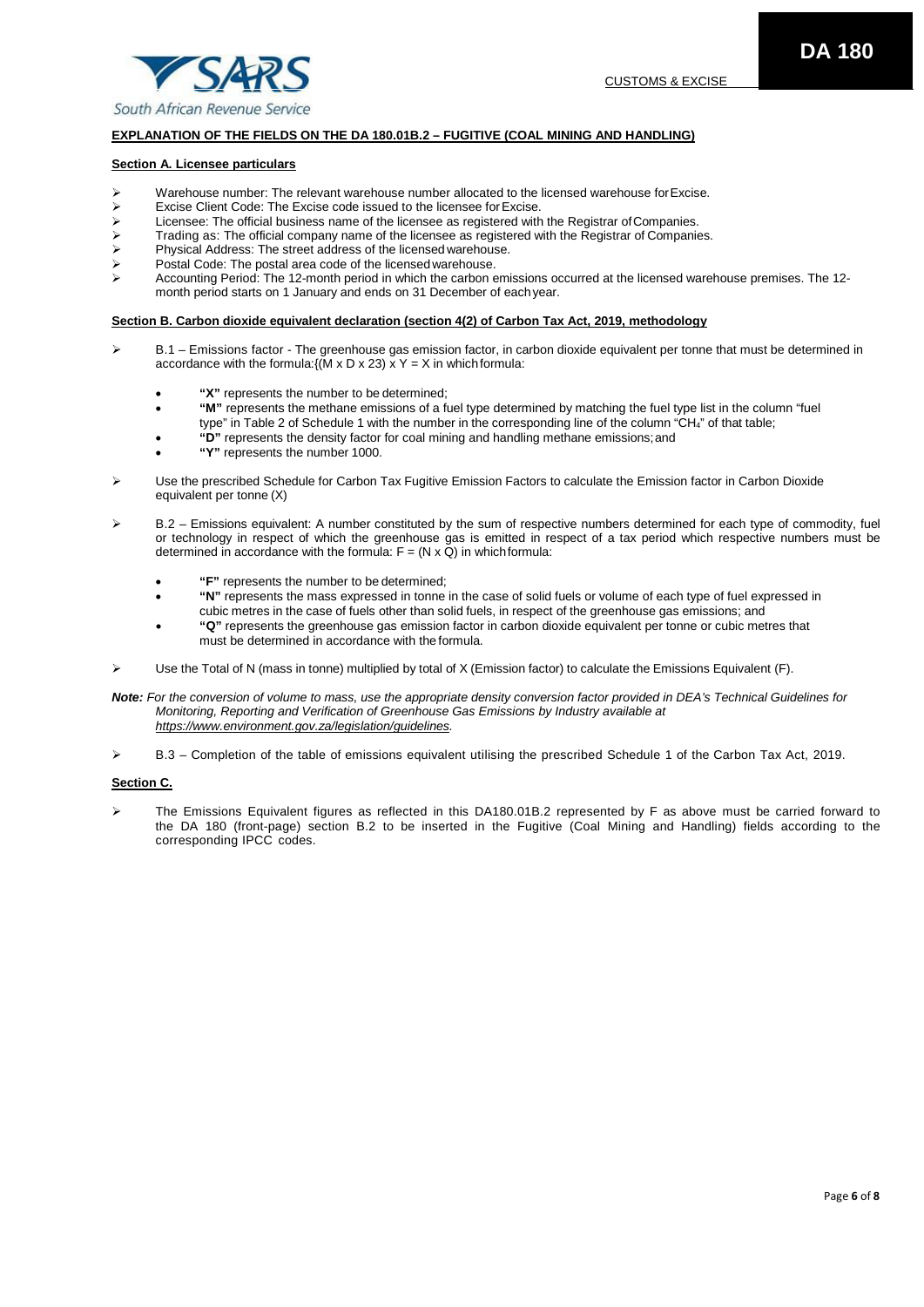# **EXPLANATION OF THE FIELDS ON THE DA 180.01C – INDUSTRIAL PROCESS**

### **Section A. Licensee particulars**

- $\triangleright$  Warehouse number: The relevant warehouse number allocated to the licensed warehouse for Excise.
- Excise Client Code: The Excise code issued to the licensee for Excise.<br>  $\triangleright$  Licensee: The official business name of the licensee as registered with
- Licensee: The official business name of the licensee as registered with the Registrar of Companies.<br>
I Trading as: The official company name of the licensee as registered with the Registrar of Companie
- Trading as: The official company name of the licensee as registered with the Registrar of Companies.
- Physical Address: The street address of the licensed warehouse.
- Postal Code: The postal area code of the licensed warehouse.
- Accounting Period: The 12-month period in which the carbon emissions occurred at the licensed warehouse premises. The 12 month period starts on 1 January and ends on 31 December of eachyear.

#### **Section B. Carbon dioxide equivalent declaration (section 4(2) of Carbon Tax Act, 2019, methodology**

- ▶ B.1 Emissions factor The greenhouse gas emission factor, in carbon dioxide equivalent per tonne that must be determined in accordance with the formula:  ${ (C \times 1) + (M \times 23) + (N \times 296) + (H \times 11900) + (T \times 5700) + (S \times 22200)} = X$  in which formula:
	- **"X"** represents the number to be determined;
	- **"C"** represents the carbon dioxide emissions of a raw material or product determined by matching the fuel type listed in the column "SOURCE CATEGORY ACTIVITY / RAW MATERIAL / PRODUCT" in Table 3 of Schedule 1 with the number in the corresponding line of the column "tonne CO<sub>2</sub> / tonne product" of thattable;
	- **"M"** represents the methane emissions of a raw material or product determined by matching the fuel type listed in the column "SOURCE CATEGORY ACTIVITY / RAW MATERIAL / PRODUCT" in Table 3 of Schedule 1 with the number in the corresponding line of the column **"tonne CH4 / tonne product"** of thattable;
	- **"N"** represents the Nitrous Oxide emissions of a raw material or product determined by matching the fuel type listed in the column "SOURCE CATEGORY ACTIVITY / RAW MATERIAL / PRODUCT" in Table 3 of Schedule 1 with the number in the corresponding line of the column "tonne N<sub>2</sub>O / tonne product" of thattable;
	- **"H"** represents the Hexafluoroethane (C2F6) emissions of a raw material or product determined by matching the fuel type listed in the column "SOURCE CATEGORY ACTIVITY / RAW MATERIAL / PRODUCT" in Table 3 of Schedule 1 with the number in the corresponding line of the column **"tonne C2F6 / tonne product"** of that table.
	- **"T"** represents the carbon tetrafluoride (CF4) emissions of a raw material or product determined by matching the fuel type listed in the column "SOURCE CATEGORY ACTIVITY / RAW MATERIAL / PRODUCT" in Table 3 of Schedule 1 with the number in the corresponding line of the column **"tonne CF4 / tonne product"** ofthat table.
	- **"S"** represents the Sulphur hexafluoride (SF6) emissions of a raw material or product determined by matching the fuel type listed in the column "SOURCE CATEGORY ACTIVITY / RAW MATERIAL / PRODUCT" in Table 3 of Schedule 1 with the number in the corresponding line of the column **"tonne SF6 / tonne product"** of thattable.
- Use the prescribed Schedule for Carbon Tax Industrial Process Factors to calculate the Emission factor in Carbon Dioxide equivalent per tonne (X)
- B.2 Emissions equivalent in respect of a tax period that is a number constituted by the sum of the respective numbers determined for each type of commodity, fuel or technology in respect of which the greenhouse gas is emitted in respect of that tax period which respective numbers must be determined in accordance with the formula:  $(G \times H) = P$  in which formula:
	- **"P"** represents the amount to be determined that must not be less thanzero;
	- **"G"** represents the mass of each raw material used or product produced expressed in tonne in respect of which greenhouse gas is emitted in respect of that tax period; and
	- **"H"** represents the greenhouse gas emission factor in carbon dioxide emissions equivalent per tonne for each rawmaterial used or product produced that must be determined in accordance with the formula.
- Use the Total of G (mass in tonne) multiplied by total of X (Emission factor) to calculate the Emissions Equivalent

#### *Note: For the conversion of volume to mass, use the appropriate density conversion factor provided in DEA's Technical Guidelines for Monitoring, Reporting and Verification of Greenhouse Gas Emissions by Industry available at <https://www.environment.gov.za/legislation/guidelines>*

B.3 – Completion of the table of emissions equivalent utilising the prescribed Schedule 1 of the Carbon Tax Act, 2019.

#### **Section C.**

 The Emissions Equivalent figures as reflected in this DA 180.01C represented by P as above must be carried forward to the DA 180 (front-page) section B.2 to be inserted in the Industrial Process fields according to the corresponding IPCC codes.